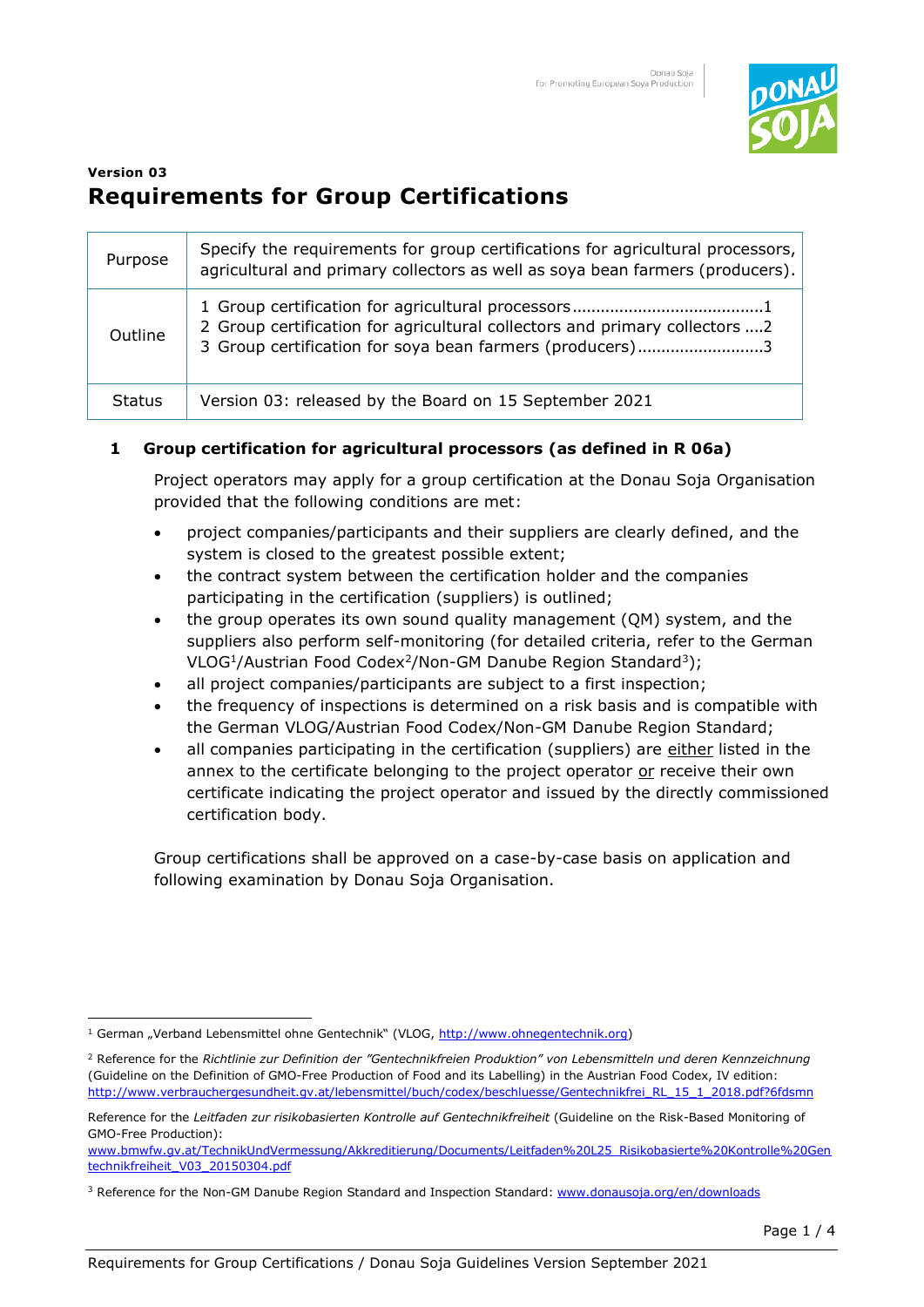

### **2 Group certification for agricultural collectors and primary collectors (as defined in R 02)**

Agricultural and primary collectors may apply for a group certification at the Donau Soja Organisation provided that the following conditions are met:

- one of the companies is mainly responsible for the group certification and acts as the group manager; this company is responsible for the collectors (for its own collector as well as for other collectors participating in the group certification) and has a complete list of all collectors participating in the group certification at its disposal;
- external inspections of the company mainly responsible for the group certification/group manager (involving, but not limited to, the flow of produce, the internal QM system, and internal audits) are conducted at least once a year;
- a detailed project description is presented, which includes at least the following elements:
	- $\circ$  project companies/participants and their suppliers are clearly defined, and the system is closed to the greatest possible extent,
	- $\circ$  the contract system between the certification holder and the companies participating in the certification (suppliers) is outlined,
	- o the company operates a functional internal quality management (QM) system (description), and an overall inspection framework is available,
	- $\circ$  each collector (the group manager's own collector as well as other collectors participating in the group certification) is audited and evaluated once a year in accordance with the internal QM rules,
	- o harvest declarations for each collector (the group manager's own collector as well as other collectors participating in the group certification) are collected by the group manager and submitted to Donau Soja Organisation,
	- o Declarations of Self-Commitment Farmers (Soya Bean Producers) are available;
- the aforementioned collectors are subject to a 100% first audit by an external certification body;
- risk classification is based on the first inspection by the external certification body;
- the follow-up audits by an external certification body have an inspection rate of at least 30 % of collectors per year, depending on the risk assessment;
- the audit results (internal and external audits) are submitted to Donau Soja Organisation anytime on request;
- all companies participating in the certification (suppliers) are either listed in the annex to the certificate belonging to the company mainly responsible for the group certification/group manager or receive their own certificate indicating the company mainly responsible for the group certification/group manager and issued by the directly commissioned certification body.

Group certifications shall be approved on a case-by-case basis on application and following examination by Donau Soja Organisation.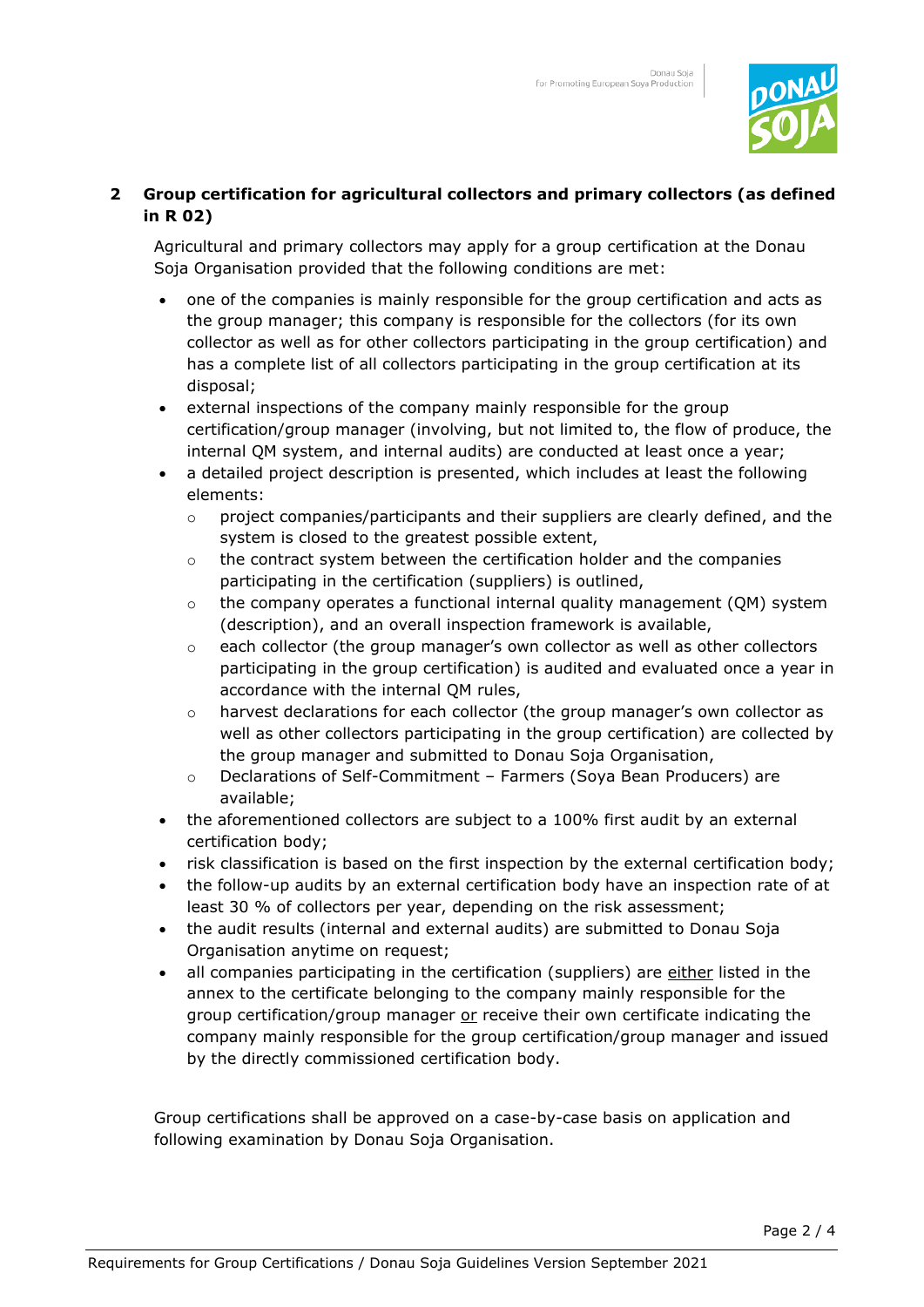

## **3 Group certification for soya bean farmers (producers) (as defined in R 01 and R 02)**

Soya bean farmers located in production areas of risk levels 0–2 (F-RL 0, F-RL 1 or F-RL 2) and delivering to a Donau Soja primary collector can participate in a group certification under the direction of this primary collector. The following conditions shall be met for a group certification of soya bean farmers:

- the primary collector is mainly responsible for the group certification and acts as the group manager; this company is responsible for the soya bean farmers (group members) delivering to this collector and has a complete list of all farmers participating in the group certification (group members) at its disposal; in case of group certifications of primary collectors (see paragraph 2), the group manager assumes such responsibility for the entire group;
- the inspection frequency for the primary collector is based on the risk assessment as specified in the Requirements 02, paragraph 1.1, and in Annex 04, paragraph 2;
- the list of farmers is submitted by the primary collector (group manager) to the certification body and to Donau Soja Organisation by 30 November each year;
- the primary collector (group manager) operates a functional internal quality management (QM) system for the group, according to the Requirements R 02, paragraph 7;
- the primary collector (group manager) informs the soya bean farmers (group members) delivering to this collector regularly and proactively about the applicable Donau Soja requirements (see R01a and R01b).

#### **Risk assessment and external inspections**

- The inspection frequency for soya bean farmers (producers) shall be risk-based; the risk classification shall be based on the risk assessment for farmers (see Annex 04, paragraph 1), resulting in the following inspection frequency for farmers (group members) in the scope of group certification:
	- o F-RL 0: inspection required every 3 years,
	- o F-RL 1: inspection required every 2 years,
	- o F-RL 2: annual inspection required;
- the sample size for the inspection of farmers (group members) by an external certification body shall be determined by the total quantity of Donau Soja beans delivered to the primary collector;
	- $\circ$  up to 3,000 tonnes: 1% of the farmers delivering to the primary collector shall be inspected,
	- $\circ$  3,001 to 9,000 tonnes: 5% of the farmers delivering to the primary collector shall be inspected,
	- $\circ$  9,001 tonnes and more: the square root of the farmers delivering to the primary collector shall be inspected,
- in the case of a group certification of primary collectors, the total quantity of Donau Soja beans collected by the entire group can be used as a baseline for determining the sample size;